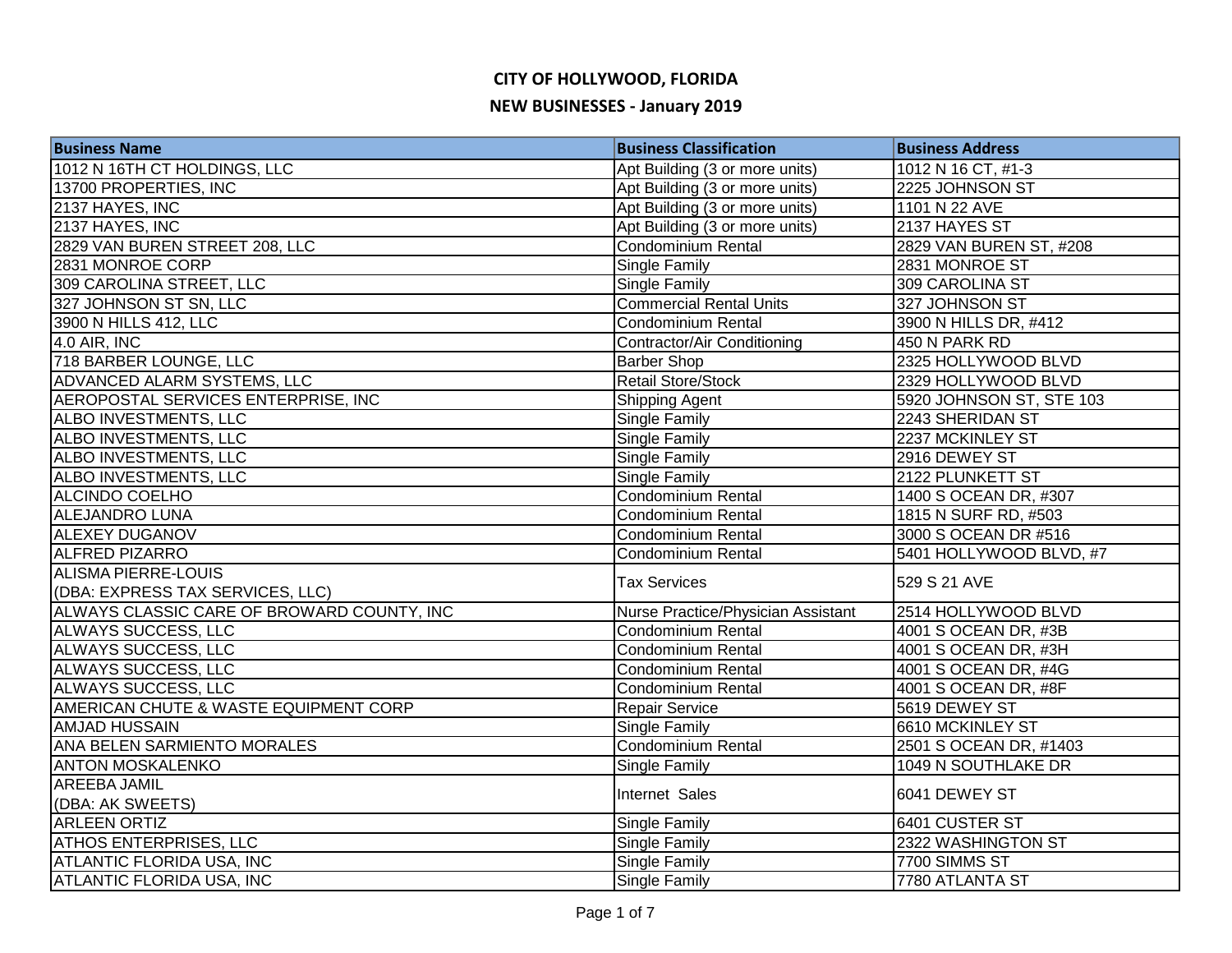# **CITY OF HOLLYWOOD, FLORIDA NEW BUSINESSES - January 2019**

| <b>Business Name</b>               | <b>Business Classification</b>     | <b>Business Address</b>     |
|------------------------------------|------------------------------------|-----------------------------|
| ATLANTIC FLORIDA USA, INC          | Single Family                      | 7160 PARK ST                |
| ATLANTIC FLORIDA USA, INC          | Single Family                      | 2031 N 56 WAY               |
| <b>AUTO SMART, LLC</b>             | <b>Auto Sales</b>                  | 3837 PEMBROKE RD            |
| <b>AVANTIII SERVICES, LLC</b>      | Car/Truck Lease/Rental             | 2008 HARDING ST             |
| <b>BO E NATION, CORP</b>           | <b>Consultant/Business Advisor</b> | 2238 CODY ST                |
| <b>BAUDILLO R AGUIAR</b>           | <b>Condominium Rental</b>          | 3725 S OCEAN DR, #801       |
| BEE WELL HOME HEALTH CARE, INC     | Home Health Care Agency            | 1909 TYLER ST, #301         |
| <b>BENELLA STAY, LLC</b>           | Condominium Rental                 | 3725 S OCEAN DR, #1617      |
| <b>BETTY A LAINO</b>               | Condominium Rental                 | 5300 WASHINGTON ST, #202I   |
| BETZABE CASTRO-TRKOVIC             | Single Family                      | 6109 FLAGLER ST             |
| <b>BFR HOLDINGS, LLC</b>           | Single Family                      | 2135 TAYLOR ST              |
| <b>BORIS RUSSANOV</b>              | Single Family                      | 726 COLUMBUS PKWY           |
| <b>BSD NORTH FEDERAL, LLC</b>      | Condominium Rental                 | 1737 LIBERTY ST, #2         |
| <b>BSD NORTH FEDERAL, LLC</b>      | <b>Condominium Rental</b>          | 1737 LIBERTY ST, #3         |
| <b>BSD NORTH FEDERAL, LLC</b>      | <b>Condominium Rental</b>          | 1737 LIBERTY ST, #4         |
| <b>BSD NORTH FEDERAL, LLC</b>      | <b>Condominium Rental</b>          | 1737 LIBERTY ST, #5         |
| <b>BSD NORTH FEDERAL, LLC</b>      | Condominium Rental                 | 1737 LIBERTY ST, #6         |
| <b>BSD NORTH FEDERAL, LLC</b>      | Condominium Rental                 | 1737 LIBERTY ST, #8         |
| <b>BSD NORTH FEDERAL, LLC</b>      | <b>Condominium Rental</b>          | 1737 LIBERTY ST, #10        |
| <b>BYKO ENTERPRISES, LLC</b>       | Insurance Agency                   | 5634 JOHNSON ST             |
| CANCER HEALTHCARE ASSOCIATES, P.L. | <b>Medical Office</b>              | 3700 WASHINGTON ST, #302    |
| CASA MAYA INVESTMENTS, LLC         | Commercial Rental Units            | 5854 DAWSON ST              |
| CERBERUS SFR HOLDINGS II, LP       | Single Family                      | 2335 GARFIELD ST            |
| CERBERUS SFR HOLDINGS II, LP       | Single Family                      | 2714 PLUNKETT ST            |
| CERBERUS SFR HOLDINGS II, LP       | Single Family                      | <b>2810 MAYO ST</b>         |
| <b>CHRISTIAN ZAMBRANO</b>          | <b>Duplex</b>                      | <b>609 COLUMBUS PKWY</b>    |
| CHULETA & CHAMPUS, LLC             | Restaurant/Bar                     | 1947 JOHNSON ST             |
| COCOLAB, LLC                       | <b>Repair Service</b>              | 2450 HOLLYWOOD BLVD, #CU503 |
| <b>CONCEPCION GORANITIS</b>        | Single Family                      | 6429 FUNSTON ST             |
| <b>CORE FITNESS TRAINING, INC</b>  | <b>Health Salon</b>                | 3430 S OCEAN DR             |
| <b>DAN LIEBERMAN</b>               | <b>Condominium Rental</b>          | 1815 N SURF RD, #301        |
| <b>DANIA CALIX</b>                 | Single Family                      | 1012 S 26 AVE               |
| DANIEL MAX & MARC'ANDREA, LLC      | <b>Retail Store/Stock</b>          | 333 S STATE ROAD 7, #A      |
| (DBA: MY EYELAB)                   |                                    |                             |
| <b>DANNY CUJAR</b>                 | Condominium Rental                 | 2439 POLK ST, #2            |
| DAVID A. FRANKEL, P.A.             | Attorney                           | 4601 SHERIDAN ST, #213      |
| <b>DAVID STRUL</b>                 | <b>Single Family</b>               | 832 HOLLYWOOD BLVD          |
| DAWSON STREET, LLC                 | <b>Commercial Rental Units</b>     | 5610 DAWSON ST              |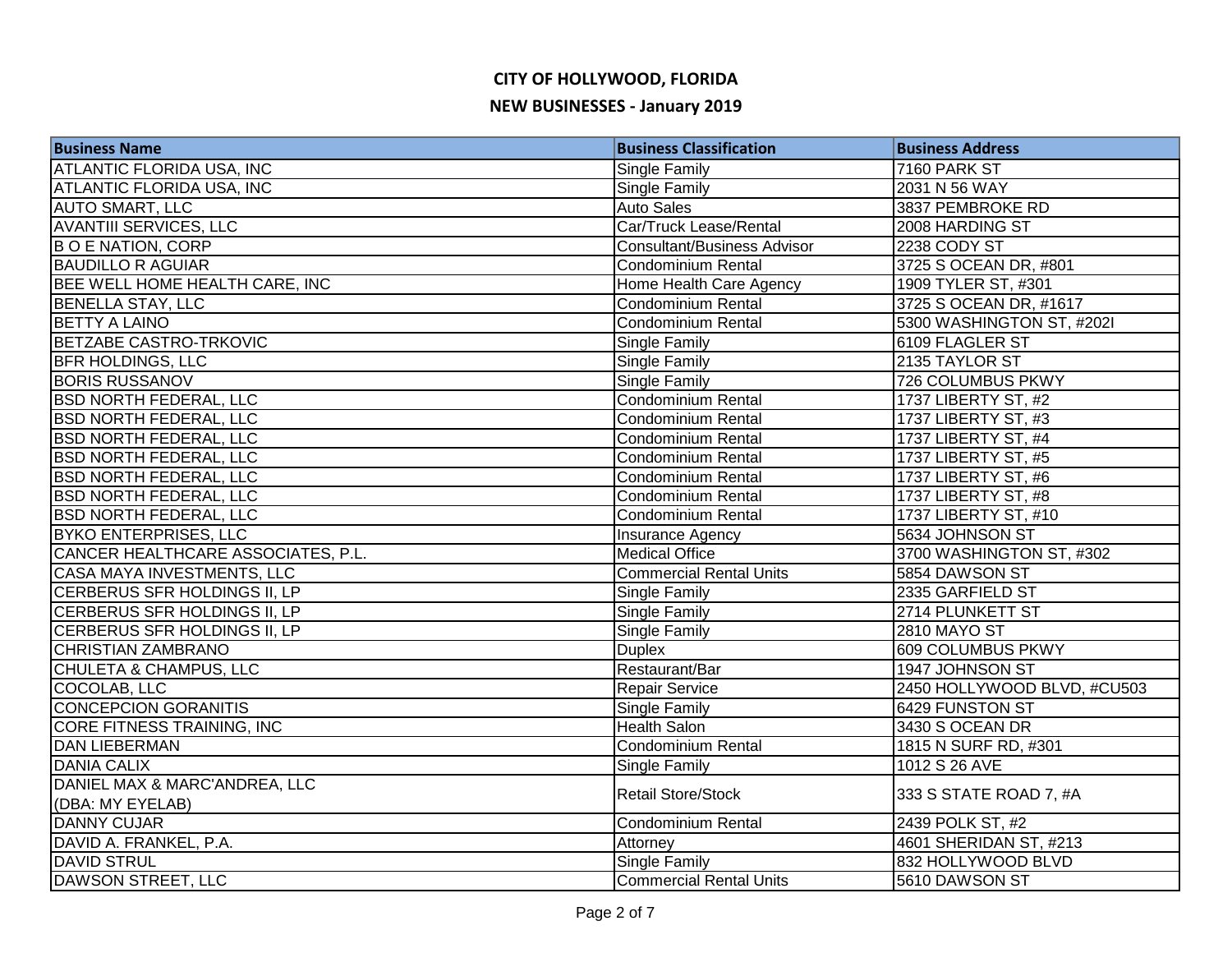| <b>Business Name</b>                  | <b>Business Classification</b>     | <b>Business Address</b>   |
|---------------------------------------|------------------------------------|---------------------------|
| DE LOS RIOS ENTERPRISES, LLC          | Condominium Rental                 | 3000 S OCEAN DR, #804     |
| DEWEY STREET ENTERPRISES, INC         | <b>Commercial Rental Units</b>     | 5618 DEWEY ST             |
| DEWEY STREET ENTERPRISES, INC         | Auto Lot/Garage                    | 5620 DEWEY ST             |
| <b>DIANA CONLIN</b>                   | Publishing                         | 2205 TAYLOR ST, #2        |
| (DBA: TWINJET WEALTH MGMT)            |                                    |                           |
| <b>DIR PROPERTY 2, LLC</b>            | Single Family                      | 1000 DIPLOMAT PKWY        |
| DJFL CAPITAL GROUP, LLC               | Single Family                      | 1840 FLETCHER ST          |
| <b>DMITRI ALEN GORDON</b>             | <b>Single Family</b>               | <b>1131 WASHINGTON ST</b> |
| <b>DORIS PILCO</b>                    | Apt Building (3 or more units)     | 2230 TAYLOR ST, #1-3      |
| <b>DORIS PILCO</b>                    | Apt Building (3 or more units)     | 2337 FILLMORE ST, #1-9    |
| DREAMSLAND, LLC                       | Condominium Rental                 | 4111 S OCEAN DR, #UPH6    |
| EASY DEAL INVESTMENTS, LLC            | Auto Lot/Garage                    | 5612 DEWEY ST             |
| EAYC INV B, LLC                       | Single Family                      | <b>1904 MAYO ST</b>       |
| EDUARDO VICTORIA GABRIEL, LLC         | <b>Duplex</b>                      | 2023-2025 TAYLOR ST       |
| EDUARDO VICTORIA GABRIEL, LLC         | <b>Duplex</b>                      | 2019-2021 TAYLOR ST       |
| <b>ELANA INVESTMENT II CORP</b>       | Apt Building (3 or more units)     | 1925-1927 WASHINGTON ST   |
| <b>ELENA &amp; ALEXANDRE TCHIJIK</b>  | Condominium Rental                 | 2245 FILLMORE ST, #5      |
| <b>ELOISA BERNAL LE</b>               | Condominium Rental                 | 1719 WILEY ST, #10        |
| <b>ENCORE MEDICAL RESEARCH, LLC</b>   | Laboratory/Medical                 | 5555 HOLLYWOOD BLVD, #101 |
| <b>ENTERPRISE AUTO, LLC</b>           | <b>Auto Sales</b>                  | 5802 DEWEY ST, #B         |
| <b>ENTERPRISE AUTO, LLC</b>           | Auto Lot/Garage                    | 5802 DEWEY ST, #B         |
| <b>ESTHER M DOYLE</b>                 | Condominium Rental                 | 1451 N 12 CT, #8A         |
| <b>ESTHER M DOYLE</b>                 | Condominium Rental                 | 1451 N 12 CT, #12A        |
| <b>ESTHER M DOYLE</b>                 | <b>Condominium Rental</b>          | 1455 N 12 CT, #4B         |
| <b>EXTENDED CARE, LLC</b>             | <b>Residential Care Facilities</b> | 5423 HARRISON ST          |
| <b>FABIO POTENTI</b>                  | Single Family                      | 2214 VAN BUREN ST         |
| <b>FAUSTO NICIEZA</b>                 | Dentist/Orthodontist               | 3113 STIRLING RD, #101    |
| FLAGRANT INTERNATIONAL SOLUTIONS, INC | Internet Sales                     | 1501 N 46 AVE             |
| <b>G&amp;P SETTE, LLC</b>             | Apt Building (3 or more units)     | 1850 N 27 AVE, #A-C       |
| <b>G&amp;P SETTE, LLC</b>             | <b>Single Family</b>               | 1826 N 24 AVE             |
| <b>GALE C AUNER</b>                   | Condominium Rental                 | 1410 S OCEAN DR, #1203    |
| <b>GARY LEE CORSON</b>                | Single Family                      | 5615 HOPE ST              |
| <b>GIOVANNA SOTO</b>                  | Single Family                      | 2702 GRANT ST             |
| <b>GLOBES GROUP, LLC</b>              | Single Family                      | 7881 SHERIDAN ST          |
| <b>GN HEARING CARE CORPORATION</b>    | Retail Store/Stock                 | 114 N 46 AVE              |
| (DBA: BELTONE)                        |                                    |                           |
| GOGAI1, LLC                           | Restaurant/Bar                     | 2051 A HOLLYWOOD BLVD     |
| <b>GRACELAND TCB, INC</b>             | Condominium Rental                 | 1901 N SURF RD, #17       |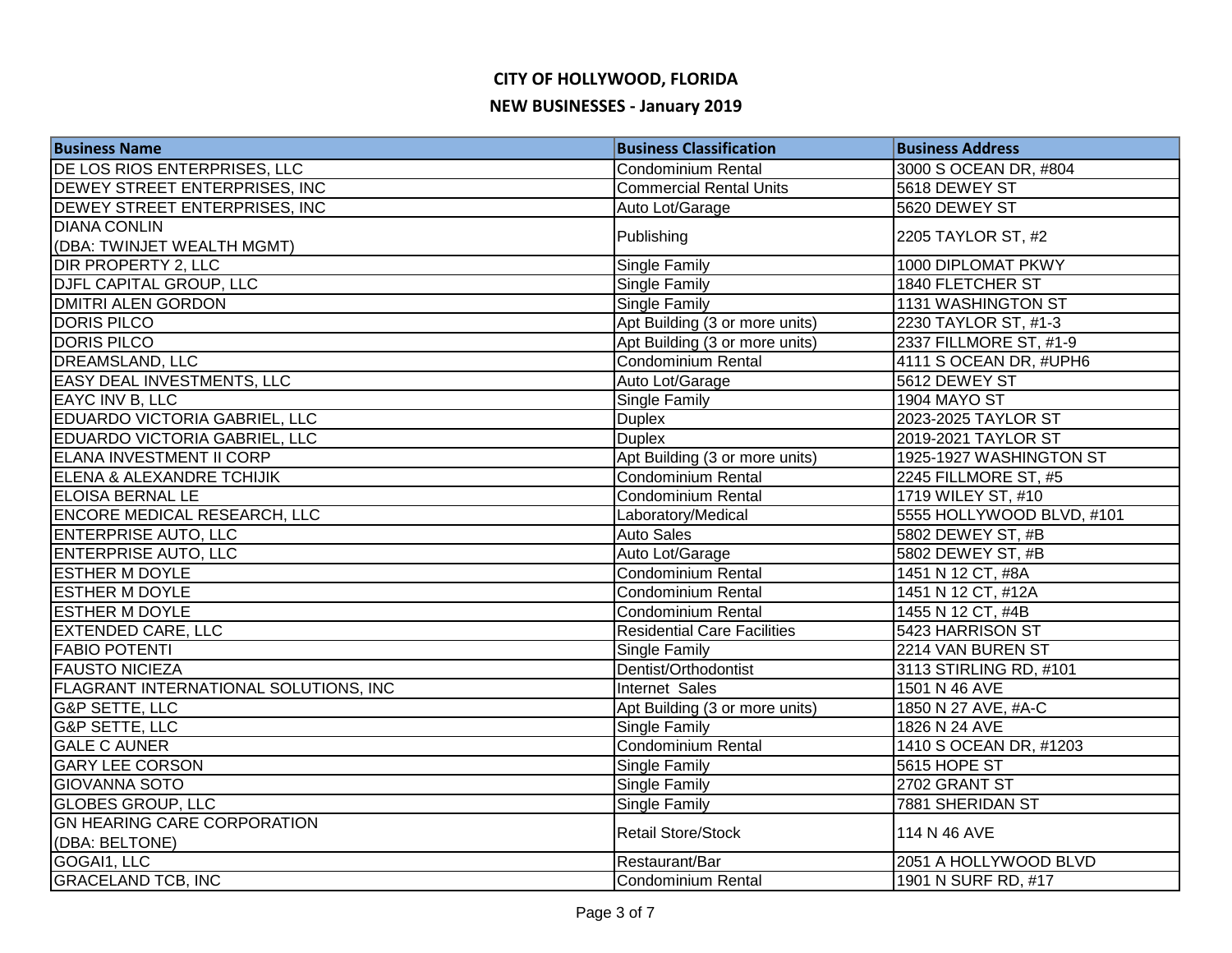| <b>Business Name</b>                                   | <b>Business Classification</b> | <b>Business Address</b>        |
|--------------------------------------------------------|--------------------------------|--------------------------------|
| <b>GRANT ST PROPERTIES, LLC</b>                        | <b>Duplex</b>                  | 5630-5632 GRANT ST-2 BLDGS     |
| <b>GRANT ST PROPERTIES, LLC</b>                        | <b>Duplex</b>                  | 5634 GRANT ST, #1-2            |
| <b>GRANT ST PROPERTIES, LLC</b>                        | <b>Duplex</b>                  | 5636 GRANT ST, #1-2            |
| <b>GREGORY DELL</b>                                    | <b>Single Family</b>           | 2124 TAYLOR ST                 |
| <b>GREGORY L GRANT</b>                                 | <b>Commercial Rental Units</b> | 5608 DEWEY ST                  |
| <b>GREGORY PULLEN</b>                                  | <b>Duplex</b>                  | 5736-5738 TAYLOR ST            |
| <b>GULFSTREAM AIR CONDITIONING &amp; PLUMBING, INC</b> | Contractor/Air Conditioning    | 2725 SCOTT ST                  |
| <b>HAYDEE B PAEZ TR</b>                                | <b>Condominium Rental</b>      | 3725 S OCEAN DR, #1522         |
| <b>HENRY LEW</b>                                       | Condominium Rental             | 2711 S OCEAN DR, #1701         |
| HOKE TJWAN HAN, MD                                     | Physician                      | 6030 HOLLYWOOD BLVD, #100      |
| HOLLYLAND, LLC                                         | Single Family                  | 2119 FUNSTON ST                |
| HOLLYWOOD CRYO SPA, LLC                                | <b>Tanning Salon</b>           | 1892 POLK ST                   |
| HOLLYWOOD ORTHODONTICS, LLC                            | <b>Medical Office</b>          | 3113 STIRLING RD, #101         |
| HOLLYWOOD TRENDZ #1, LLC                               | <b>Beauty Parlor</b>           | 1641 S 21 AVE                  |
| <b>HOSSEIN FARSAD</b>                                  | <b>Condominium Rental</b>      | 103 HEATHERBROOK WAY, #143     |
| <b>HUGO CARDENAS</b>                                   | Single Family                  | 1255 HOLLYWOOD BLVD - SUBLEASE |
| <b>ILDEFONSO BALART</b>                                | Condominium Rental             | 1815 N SURF RD, #303           |
| <b>INFINITE PRO SOLUTIONS, LLC</b>                     | Office                         | 1128 N FEDERAL HWY, #107       |
| <b>JANET PASQUALE</b>                                  | Condominium Rental             | 3725 S OCEAN DR, #1407         |
| <b>JASON DENNIS BATES</b>                              | Screening                      | 2127 TAFT ST                   |
| <b>JASON SILVER</b>                                    | Single Family                  | 2119 ADAMS ST                  |
| <b>JAY HYUN KIM</b>                                    | Physician                      | 3700 WASHINGTON ST, #302       |
| <b>JAY J BROWN</b>                                     | <b>Duplex</b>                  | 6617 SIMMS ST                  |
| JEAN DAVID GANEM                                       | Accountant/Auditors            | 4000 HOLLYWOOD BLVD, #285-S    |
| <b>JENMELJES. LLC</b>                                  | Single Family                  | 5629 JEFFERSON ST              |
| <b>JESUS CRUZ</b>                                      | Single Family                  | 6780 MCKINLEY ST               |
| JORGE ENRIQUE ORTEGA                                   | Single Family                  | 2727 JACKSON ST                |
| <b>JORGE ZIGHELBOIM</b>                                | <b>Single Family</b>           | 1326 VAN BUREN ST              |
| <b>JOSE M JORRIN</b>                                   | <b>Condominium Rental</b>      | 5300 HOLLYWOOD BLVD, #16       |
| <b>JOSE O MONTES</b>                                   | <b>Commercial Rental Units</b> | 5916 RODMAN ST                 |
| JUDITH MOSKOWITZ - SHULTZ                              | Condominium Rental             | 4060 N HILLS DR, #1            |
| JULIE W ALLISON, P.A.                                  | Office                         | 4601 SHERIDAN ST, STE #213     |
| KALEDA 1 PROPERTIES, LLC                               | <b>Commercial Rental Units</b> | 2008 HARDING ST                |
| KALEDA 1 PROPERTIES, LLC                               | <b>Commercial Rental Units</b> | 2012 HARDING ST                |
| KALEDA 1 PROPERTIES, LLC                               | <b>Commercial Rental Units</b> | <b>HARDING ST</b>              |
| KALIPA INVESTMENTS, LLC                                | Condominium Rental             | 2917 PLUNKETT ST, #20C         |
| LA ARAUCARIA, LLC                                      | Condominium Rental             | 3000 S OCEAN DR, #1514         |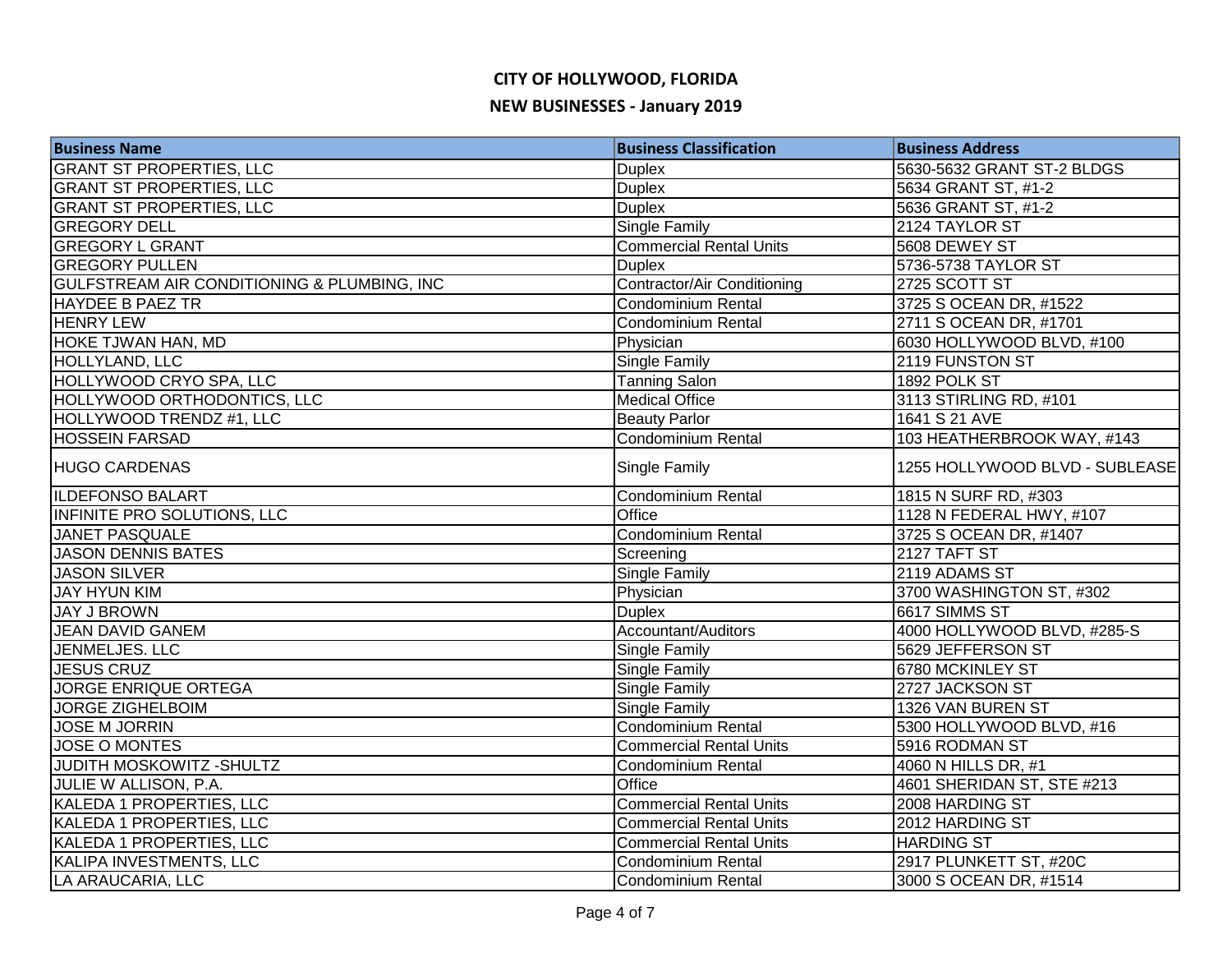| <b>Business Name</b>                        | <b>Business Classification</b> | <b>Business Address</b>      |
|---------------------------------------------|--------------------------------|------------------------------|
| LA FAROLA CORP                              | Single Family                  | 5919 FILLMORE ST             |
| <b>LAKE GALILEE, LLC</b>                    | <b>Condominium Rental</b>      | 3501 VAN BUREN ST, #8        |
| LAKE GALILEE, LLC                           | <b>Condominium Rental</b>      | 3501 VAN BUREN ST, #15       |
| <b>LARRY JAY BUDNICK</b>                    | Single Family                  | 1316 MADISON ST              |
| LAW OFFICES OF DAVID A. FRANKEL, P.A.       | Office                         | 4601 SHERIDAN ST, #213       |
| LIMA SERVICES USA-HOLLYWOOD, INC            | Repair Service                 | 6113 JOHNSON ST              |
| <b>LINA R BLANCO</b>                        | Condominium Rental             | 3725 S OCEAN DR, #1109       |
| LIONHEART AUCTION GROUP, LLC                | <b>Auction House</b>           | 1914 HOLLYWOOD BLVD          |
| <b>LIZA MARIE TORRES</b>                    | <b>Condominium Rental</b>      | 3501 VAN BUREN ST, #3        |
| LLRE HLD, LLC                               | Single Family                  | 6750 MCCLELLAN ST            |
| LLRE HLD, LLC                               | Single Family                  | 1331 N 68 AVE                |
| <b>LOURDES M VILA</b>                       | Condominium Rental             | 3001 S OCEAN DR, #247        |
| LOYDA SANTIAGO                              | <b>Condominium Rental</b>      | 3725 S OCEAN DR, #1218       |
| LUCKY PROPERTY MANAGEMENT, LLC              | Single Family                  | 2534 MONROE ST               |
| LUCKY STREET TAVERN, LLC                    | Restaurant/Bar                 | 5450 S STATE ROAD 7, #1-4    |
| <b>LUIS ANIBAL QUERAL</b>                   | Physician                      | 1720 HARRISON ST, #5A2-3     |
| LUIS E TORRES                               | Condominium Rental             | 3000 S OCEAN DR, #202        |
| MAGIL ENTERPRISES, LLC                      | <b>Commercial Rental Units</b> | 5889 RODMAN ST               |
| MAMAS TASTE OF THE WORLD SOUTH FLORIDA, INC | Small Vendor/Mobile            |                              |
| MARCOS DELI, LLC                            | Restaurant/Bar                 | 707 N SURF RD                |
| <b>MARIA C GONZALEZ</b>                     | Therapist/Marriage & Family    | 1720 HARRISON ST, #5A2-3     |
| <b>MARIUS RACOVITA</b>                      | Condominium Rental             | 1845 PEMBROKE RD, #1-8       |
| <b>MARK GEWIRTZ</b>                         | Condominium Rental             | 3725 S OCEAN DR, #1627       |
| MATHEW & A VILAVINAL REV TR                 | <b>Duplex</b>                  | 5917-5919 PIERCE ST, #1-2    |
| <b>MAXIMILIANO BELLOMO</b>                  | Condominium Rental             | 1824 MONROE ST, #8           |
| MAZAL026, LLC                               | <b>Condominium Rental</b>      | 2917 PLUNKETT ST, #15C       |
| <b>MIKHAIL FURMAN</b>                       | Condominium Rental             | 3001 S OCEAN DR, #641        |
| <b>MIRLA ALVAREZ</b>                        | <b>Retail Store/Stock</b>      | 1940 N 30 RD, BAY 080        |
| (DBA: SWEET SOUL)                           |                                |                              |
| <b>MOHAMMAD AKRAM</b>                       | Single Family                  | 7370 ARTHUR ST               |
| NATALIA DANIELS CASTRO                      | Internet Sales                 | 7180 MOSELEY ST              |
| NEW DAY PSYCHOLOGICAL SERVICES, LLC         | Psychologist                   | 2500 HOLLYWOOD BLVD, STE 410 |
| <b>NICOLE H SULSKY</b>                      | Single Family                  | 1610 N 69 AVE                |
| <b>NICOLE H SULSKY</b>                      | Single Family                  | 841 N 68 WAY                 |
| <b>NOEL BUHAGIAR</b>                        | Apt Building (3 or more units) | 2009 FILLMORE ST, #1-4       |
| <b>NORMAN BERUBE</b>                        | <b>Duplex</b>                  | 1912 SHERMAN ST, #1-2        |
| <b>NORMAND FAUCHON</b>                      | Condominium Rental             | 3000 S OCEAN DR, #118        |
| NU'BELLA BODY CONTOUR, LLC                  | Cosmetologists/Facials         | 1940 HARRISON ST, #311       |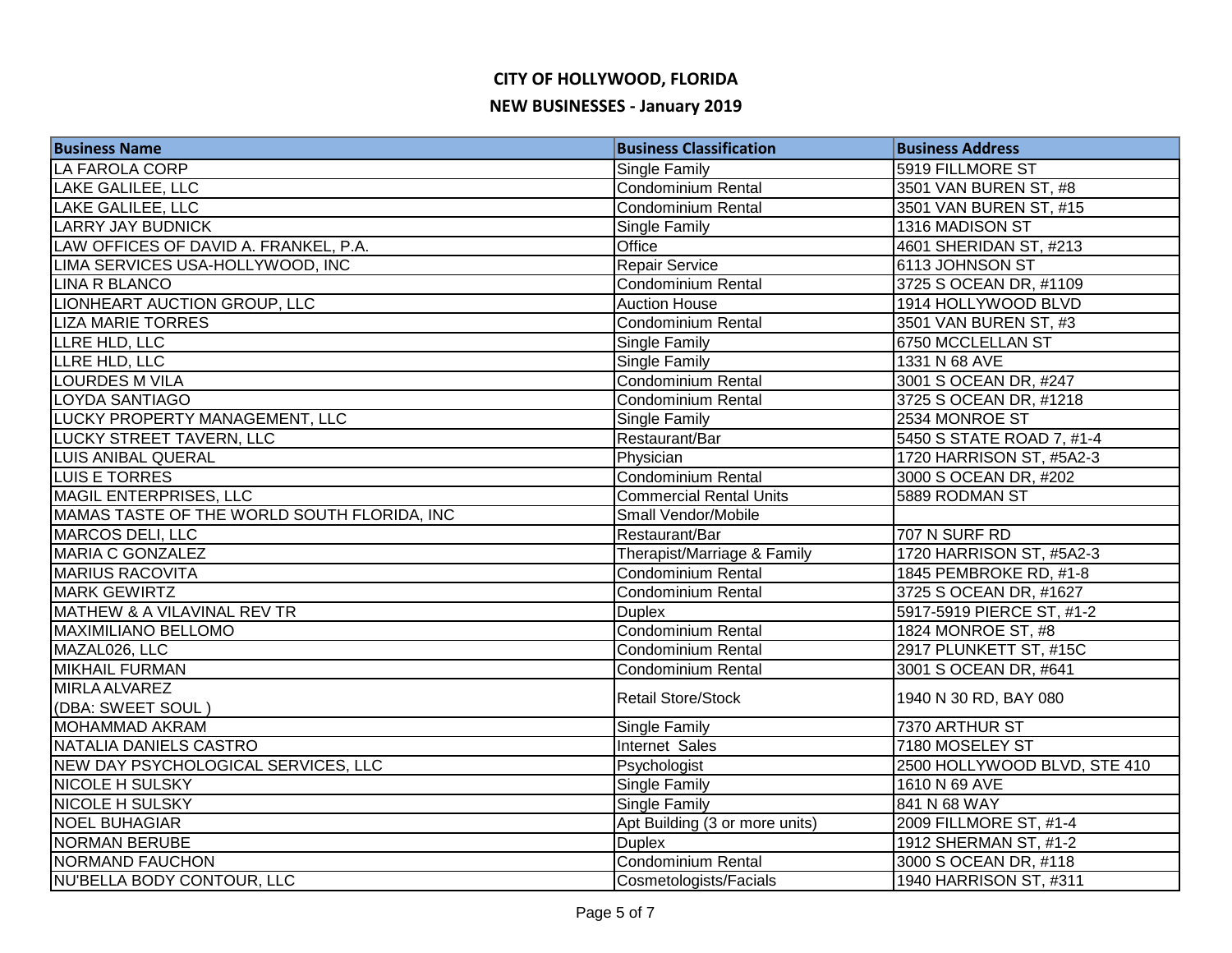# **CITY OF HOLLYWOOD, FLORIDA NEW BUSINESSES - January 2019**

| <b>Business Name</b>                      | <b>Business Classification</b>   | <b>Business Address</b>     |
|-------------------------------------------|----------------------------------|-----------------------------|
| <b>OCEAN SOUTH DREAMS, LLC</b>            | <b>Condominium Rental</b>        | 3725 S OCEAN DR, #PH02      |
| <b>OCEAN SUN BEACH, LLC</b>               | Condominium Rental               | 4111 S OCEAN DR, #1403      |
| OCJ SIMPLE SOLUTIONS, INC                 | Moving Company                   | 1610 S DIXIE HWY            |
| ODEYA AUTO WHOLESALE, LLC                 | <b>Auto Sales</b>                | 5812 DEWEY ST               |
| <b>OFELIA C CALLE</b>                     | <b>Condominium Rental</b>        | 1715 WILEY ST, #6           |
| <b>OFF WORLD, LLC</b>                     | Single Family                    | 1815 N SURF RD, #202        |
| <b>ONYX PROPERTY MGMT, LLC</b>            | <b>Duplex</b>                    | 2300 N 20 AVE, #1-2         |
| <b>PAMELA PAULTRE</b>                     | <b>Single Family</b>             | 5451 FLETCHER ST            |
| PARADISE JULIA TERRACE, LLC               | Hotel/Motel                      | 1907 N SURF RD              |
| <b>PARAIBUNA SERVICES CORP</b>            | Office                           | 2750 N 29 AVE, #114C        |
| <b>PASTAPRENEURS CORP</b>                 | <b>Retail Store/Stock</b>        | 1940 N 30 RD, BAY 184       |
| <b>PATRICK VIVIES</b>                     | Accountant/Auditors              | 4000 HOLLYWOOD BLVD, #285-S |
| <b>PATRICK VIVIES CPA, PA</b>             | Office                           | 4000 HOLLYWOOD BLVD, #285-S |
| <b>PATTHAR, LLC</b>                       | <b>Commercial Rental Units</b>   | 5815 DEWEY ST               |
| PERSONAL WEALTH PLANNING, LLC             | Finance Company/Personal Finance | 2450 HOLLYWOOD BLVD, #CU302 |
| POLLIWOG KITCHENS, INC                    | Manufacturing                    | 5909 HOLLYWOOD BLVD         |
| <b>PRECISION RADIATION ONCOLOGY, LLC</b>  | <b>Medical Office</b>            | 6030 HOLLYWOOD BLVD, #100   |
| <b>PRETIUM SFR HOLDING, LLC</b>           | Single Family                    | 3350 SW 50 ST               |
| <b>PRETIUM SFR HOLDING, LLC</b>           | Single Family                    | 5287 SW 38 WAY              |
| QUENTIN GOMEZ MANAGEMENT, INC             | <b>Commercial Rental Units</b>   | 5622 DEWEY ST               |
| QUENTIN GOMEZ MANAGEMENT, INC             | <b>Commercial Rental Units</b>   | 5626 DEWEY ST               |
| <b>RAFAEL VIDAL, LLC</b>                  | Single Family                    | 6300 PARK ST                |
| <b>RANDY BASSEN</b>                       | Condominium Rental               | 2501 S OCEAN DR, #1431      |
| <b>RAYMOND COLE</b>                       | Single Family                    | 1542 WASHINGTON ST          |
| <b>RENEE AZOULAY DE URBINA</b>            | Condominium Rental               | 5300 WASHINGTON ST, #335L   |
| <b>RICHARD C. NILES</b>                   | Internet Sales                   | 1340 JACKSON ST             |
| (DBA: AMCC SALES)                         |                                  |                             |
| <b>ROBERT BARBER</b>                      | <b>Condominium Rental</b>        | 1800 N OCEAN DR, #203       |
| <b>ROBERT BARBER</b>                      | Condominium Rental               | 1800 N OCEAN DR, #206       |
| <b>ROBERT BARBER</b>                      | <b>Condominium Rental</b>        | 1800 N OCEAN DR, #209       |
| <b>ROBERTO J. LABAUT</b>                  | Condominium Rental               | 3725 S OCEAN DR, #914       |
| <b>ROBERTO MACHIN</b>                     | <b>Condominium Rental</b>        | 516 S LUNA CT, #2           |
| <b>ROCHELLE MELVIN</b>                    | Car Wash & Detail (Mobile)       | 5200 MAYO ST                |
| (DBA: EXQUISITE MOBILE OIL CHANGE & WASH) |                                  |                             |
| <b>ROMONT REALTY, INC</b>                 | <b>Duplex</b>                    | 906-908 S 19 AVE, #1-2      |
| <b>RYAN RAMSAHAI</b>                      | <b>Single Family</b>             | 2120 N 65 WAY               |
| <b>RYGOT ACQUISITIONS, LLC</b>            | Single Family                    | 1902 FLETCHER ST            |
| <b>SARG FINANCIAL, LLC</b>                | <b>Commercial Rental Units</b>   | 5740 DEWEY ST               |